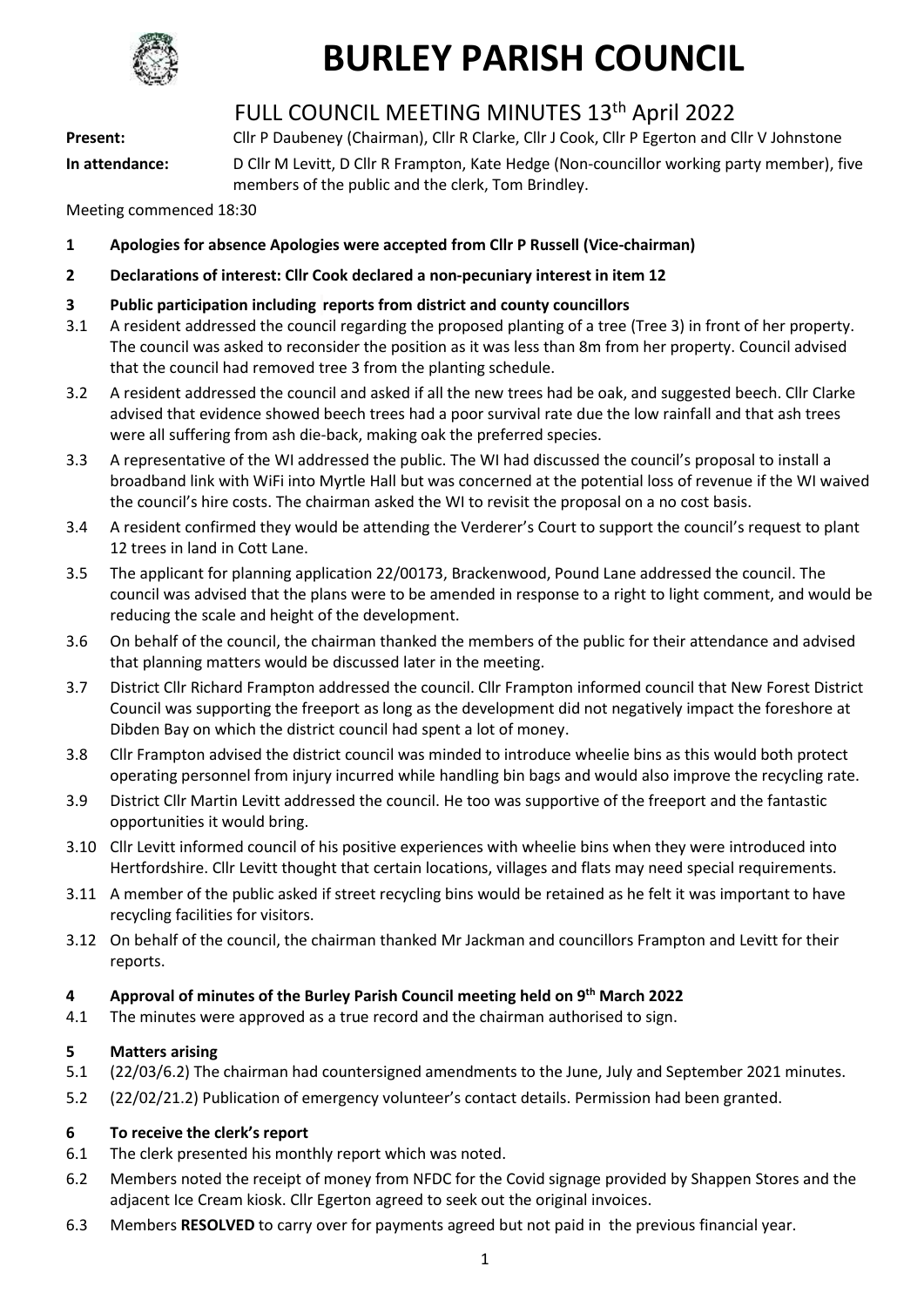

6.4 Members **RESOLVED** to move the balance in the 2021-22 lengthsman's budget to an earmarked reserve.

### **7 Finance**

- 7.1 The clerk presented the end of year financial report. Members noted the receipts and payments were under the £25,000 exemption limit.
- 7.2 Members considered the criteria for exemption from external audit and **RESOLVED** that the council met the exemption requirements.
- 7.3 Members **RESOLVED** to note and approve payments totalling:
- 7.4 To confirm the process for purchasing ad hoc items
	- 7.5.1 The Clerk, as RFO, presented a paper on procurement. Members noted the requirement for all items to purchased by officers using council money, which also enabled the reclaim of VAT.
	- 7.6.2 The clerk agreed to set up accounts with convenient suppliers such as, where possible, office supplies could be delivered directly to members.
	- 7.7.3 Members **RESOLVED** to authorise the issue of a debit card to the clerk.

### **8 To consider a broadband connection to the Myrtle Hall**

- 8.1 The clerk presented options on a high speed fibre connection with WiFi to the hall.
- 8.2 Members noted that the WI would need to grant landlord's permission.
- 8.3 Members suggested a 4G connection on Vodafone might provide an adequate WiFi signal.

### **9 To consider cancelling the TalkMobile contract**

9.1 Members **RESOLVED** to cancel the contract with TalkMobile.

### **10 Platinum Jubilee**

- 10.1 The clerk circulated a drawing of a potential facsimile plaque to replace the original erected in 1937 describing how Gwendoline Cutler had planted a tree to commemorate the coronation of King George VI.
- 10.2 The clerk was asked to liaise with Cllr Russell on this and to try and find if Ms Cutler was still living locally.

### **11 Annual Parish Assembly (Parish Meeting)**

11.1 The chairman confirmed invitations had been accepted from: Steve Avery, County Cllr Keith Mans and District Cllr Martin Levitt.

### **12 Burley Charities**

- 12.1 Cllr Cook declared a non-pecuniary interest, as the nominee was his wife, and took no part in the decision.
- 12.2 Members **RESOLVED** to appoint Mrs Nicola Cook as a trustee on the Burley Charities for another 4-year term to run from the expiry of the current term on 12<sup>th</sup> June 2022.

### **13 Little Deers Day Nursery**

13.1 Members noted the county council's conclusion that the current plans were not viable within the currently assigned budget.

### **14 Maintenance of village environment**

14.1 Nothing to report.

### **15 Trees**

- 15.1 **Pound Lane** After consultation with residents, trees 3 and 5 had been dropped from the scheme, resulting in eight trees to be planted.
- 15.2 Refer to minute 25 for details of contracts awarded.
- 15.3 **Tree felling at Slap Bottom** Councillors noted from recent Verderers' Court minutes that Forestry England had announced the plan for removing trees at Slap Bottom will not now take place. This was to have been done as an HLS Wet Lawn Restoration project in December 2019 and involve the felling of over 200 Scots Pines – but without the prior consultation promised to Burley Parish Council when the scheme was mooted over a year earlier.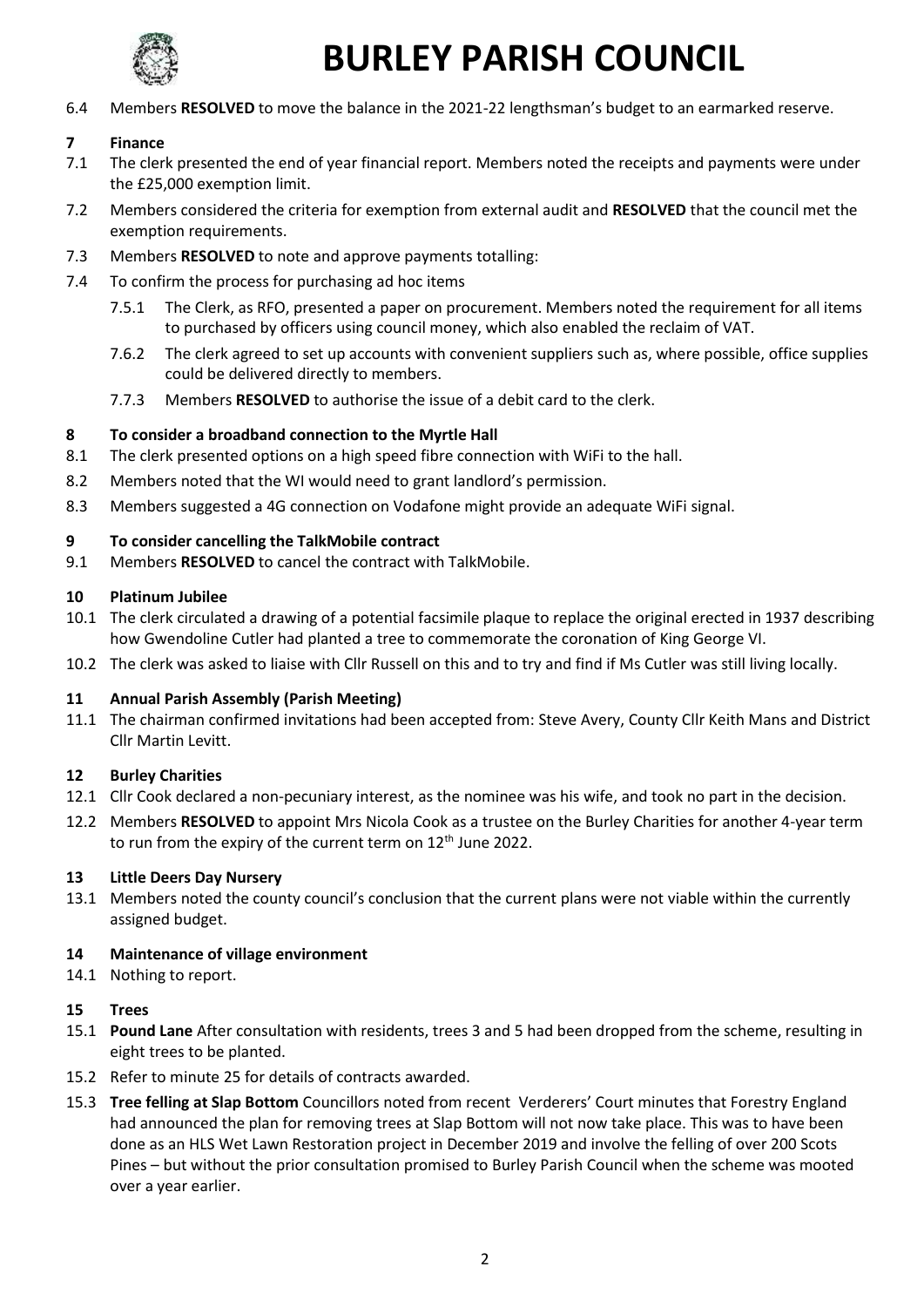

### **16 Broadband update.**

16.1 Nothing to report

### **17 Correspondence**

17.1 All correspondence had been circulated to members.

### **18 Licensing**

18.1 Members considered an application for an occasional licence for the Burley Food Festival and raised no objections.

### **19 Burley Watch**

- 19.1 Cllr Egerton presented proposals for leaflets. After debate, members **RESOLVED** to print separate Burley Watch and Jubilee Leaflets.
- 19.2 Members agreed to arrange distribution
- 19.3 Cllr Egerton agreed to provide the text of both leaflets to the clerk, who would place the order for printing.

### **20 Roads and Traffic Report**

- 20.1 Members noted the A35 Holmsley Bridge works were nearing completion and the road was open, but with 4-way traffic lights to control the crossing near the Station Tearooms which remained closed.
- 20.2 Members **RESOLVED** to write to Hampshire County Council regarding reparation works for damage caused by diverted traffic.

### **21 Lengthsman**

21.1 The clerk was asked to add clearing of brambles in front of Middlebridge, Pound Lane to the lengthsman's work sheets.

### **22 Planning**

22.1 Decisions communicated by NFNPA since the BPC Meeting 9th March.

| <b>NFNPA Application number and</b><br><b>Address</b> | Proposal                                                                                                          | <b>BPC Recommendation</b><br><b>NFNPA Decision</b> |
|-------------------------------------------------------|-------------------------------------------------------------------------------------------------------------------|----------------------------------------------------|
| Ref. No: 22/00044<br>Whitecroft, 2 Clough Lane        | Access alterations to realign entrance with cattle<br>grid; 1.8m high fencing, vehicular and pedestrian<br>access | R5 Accept LPA decision<br>Granted STC              |
| Ref. No: 22/00011<br>Vereley House, Vereley           | Fencing and gates (removal of existing fencing)                                                                   | R5 Accept LPA decision<br>Granted STC              |
| Ref. No: 21/01120<br>Scout Headquarters, Cott Lane    | Roof and extension to existing storage hut                                                                        | R5 Accept LPA decision<br>Granted STC              |

### 22.2 **Applications considered on 13th April 2022**

| <b>NFNPA Application number and</b><br><b>Address</b> | Proposal                                               | <b>BPC Response</b>                  |
|-------------------------------------------------------|--------------------------------------------------------|--------------------------------------|
| Ref No: 22/00111                                      | First floor extension to outbuilding to provide        | R1 Request to consider special       |
| Little Pond, Bisterne Close                           | additional habitable floorspace; 1no. rooflight;       | circumstances                        |
| Ref No: 22/00210                                      | Garage with first floor over; shed (demolition of      | No officer report received.          |
| Ramblers, Burley Street                               | existing)                                              | Recommendation deferred <sup>*</sup> |
| Ref No: 22/00211                                      | Attached outbuilding with balcony above; 1no.          | R5 Accept LPA decision               |
| The Little House, Chapel Lane                         | window; replace 1no. window with door;<br>demolition o |                                      |
| Ref. No: 22/00231 (LBC)                               | Garage with first floor over; shed (demolition of      | No officer report received.          |
| Ramblers, Burley Street                               | existing) (Application for Listed Building Cons        | Recommendation deferred <sup>*</sup> |
| Ref. No: 22/00163                                     | Garage                                                 | No tree officer report received.     |
| The Lodge, Mill Lane                                  |                                                        | Recommendation deferred <sup>*</sup> |
| Ref. No: 22/00173                                     | First floor rear extension; alterations to windows     | No officer report received.          |
| Brackenwood, Pound Lane                               |                                                        | Recommendation deferred <sup>*</sup> |